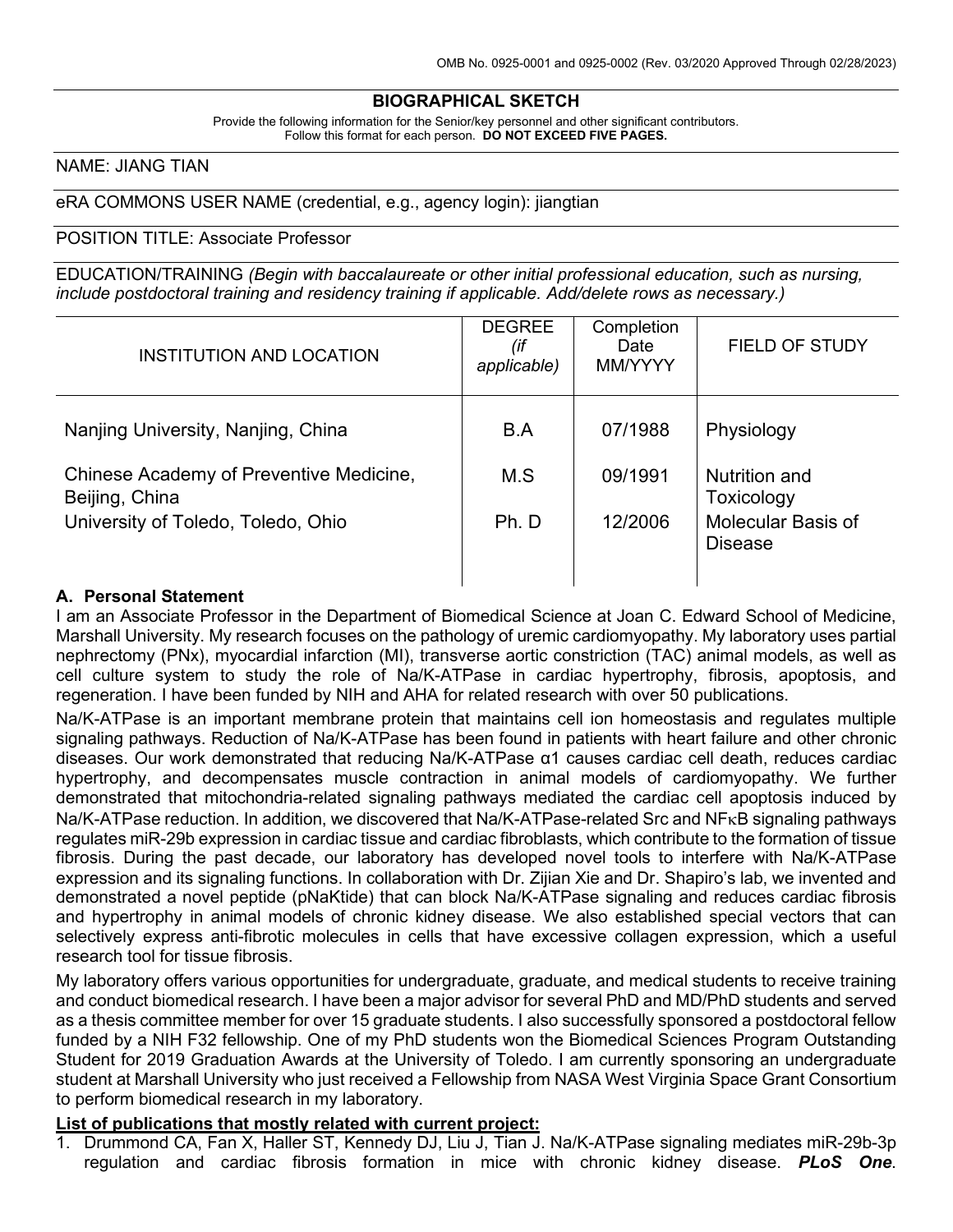**2018**;13(5):e0197688. PubMed PMID: 29775473; PMCID: PMC5959191

- 2. Drummond CA, Hill MC, Shi H, Fan X, Xie JX, Haller ST, Kennedy DJ, Liu J, Garrett MR, Xie Z, Cooper CJ, Shapiro JI, Tian J. Na/K-ATPase signaling regulates collagen synthesis through microRNA-29b-3p in cardiac fibroblasts. *Physiological genomics*. **2016**; 48(3):220-9. PubMed PMID: 26702050; PMCID: PMC4773889.
- 3. Drummond CA, Sayed M, Evans KL, Shi H, Wang X, Haller ST, Liu J, Cooper CJ, Xie Z, Shapiro JI, Tian J. Reduction of Na/K-ATPase affects cardiac remodeling and increases c-kit cell abundance in partial nephrectomized mice. *Am J Physiol Heart Circ Physiol*. **2014**;306(12):H1631-43. PubMed PMID: 24748592; PMCID: PMC4059984.
- 4. Liu C, Bai Y, Chen Y, Wang Y, Sottejeau Y, Liu L, Li X, Lingrel JB, Malhotra D, Cooper CJ, Shapiro JI, Xie ZJ, Tian J. Reduction of Na/K-ATPase potentiates marinobufagenin-induced cardiac dysfunction and myocyte apoptosis. *The Journal of biological chemistry*. **2012**;287(20):16390-8. PubMed PMID: 22451662; PMCID: 3351339.

# **B. Positions and Honors**

# **Positions:**

1991- 1998 Doctor of Public Health, Analysis Center of Sanitation & Anti-Epidemic Station of Ningxia, Yinchuan, China

1998- 2006 Research Assistant, Department of Pharmacology, University of Toledo, Toledo, OH.

Post-Doc Fellow, Department of Pharmacology, University of Toledo, Toledo, OH

2007- 2012 Assistant Professor (research track), University of Toledo, Department of Medicine, Toledo, OH.

2012- 2015 Assistant Professor (tenure track), University of Toledo, Department of Medicine, Toledo, OH.

2015- 2020 Associate Professor, University of Toledo, Department of Medicine, Toledo, OH.

2020- Associate Professor, Marshall University, Biomedical Sciences Department/MIIR, Huntington, WV.

# **Other Experience and Professional Services and Memberships**

- Internet Assisted Guest Reviewer for NIH RC1 grants (2009)
- Invited grant reviewer for British Heart Association (2017)
- Invited grant reviewer for Wellcome Trust (2018, 2019)

| 2016-2017 | Faculty Senator at the University of Toledo |  |  |
|-----------|---------------------------------------------|--|--|
|           |                                             |  |  |

- 2016-2018 Member of Admission committee on Molecular Medicine Track at University of Toledo.
- 2018-2020 Member of the Institutional Animal Care and Use Committee (IACUC) at University of Toledo

2013-2019 Member of American Physiology Society (APS)

2012-present Professional Member of American Heart Association (AHA)

# **C. Contributions to Science**

**Demonstrated the role of Na/K-ATPase reduction on cardiac apoptosis and regeneration.** We demonstrated that change in cellular Na/K-ATPase expression level significantly alters the course of how cardiotonic steroids (CTS) exerts effect on these cells. We have shown that reduction of Na/K-ATPase could potentiate CTS- and PNx-induced cardiac cell apoptosis through activation of caspase 9 and caspase 3. In addition, Na/K-ATPase is involved in the regulation of stem/progenitor cell signaling and function. We found that PNx increase c-kit positive progenitor cell expression in cardiac tissue, especially in the Na/K-ATPase reduced animals. We also demonstrated that Na/K-ATPase signaling potentiates bone marrow mesenchymal stromal cell adipogenesis. Na/K-ATPase is essential to cell survival, while reduction of Na/K-ATPase has been documented in patients and experimental animals with congestive heart failure, aging, diabetes with hypertension, and neurological disorders. In heart tissue biopsies from patients with dilated cardiomyopathy, Na/K-ATPase amount is decreased by up to 40%. Reduction of cardiac Na/K-ATPase is also connected to decreased cardiac contractile function in humans and in animals. Our recent work revealed novel tools to potentially fight against Na/K-ATPase reduction and cardiac cell apoptosis, including the discovery of an endogenous natural antisense RNA of Na/K-ATPase  $\alpha$ 1 subunit and a novel c-kit related mechanism for progenitor cell activation.

- 1. Shi H, Drummond CA, Fan X, Haller ST, Liu J, Malhotra D, Tian J. Hiding inside? Intracellular expression of non-glycosylated c-kit protein in cardiac progenitor cells. *Stem cell research*. 2016;16:795-806. PubMed PMID: 27161312; PubMed Central PMCID: PMC4903953.
- 2. Drummond CA, Sayed M, Evans KL, Shi H, Wang X, Haller ST, Liu J, Cooper CJ, Xie Z, Shapiro JI, Tian J. Reduction of Na/K-ATPase affects Cardiac Remodeling and Increases c-kit cell abundance in Partial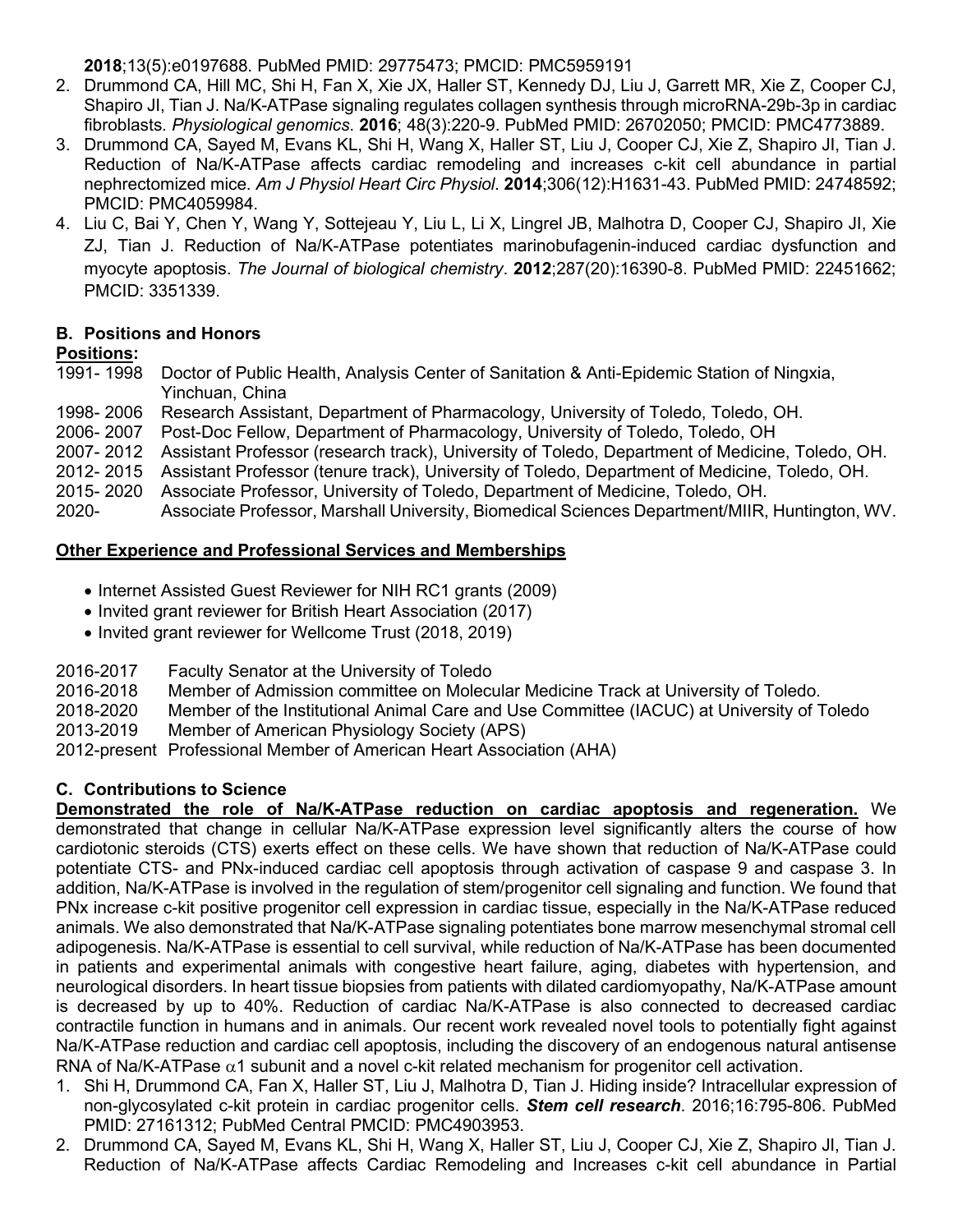Nephrectomized Mice. *Am J Physiol Heart Circ Physiol*. 2014. Epub 2014/04/22. PubMed PMID: 24748592; Central PMCID: PMC4059984.

- 3. Liu C, Bai Y, Chen Y, Wang Y, Sottejeau Y, Liu L, Li X, Lingrel JB, Malhotra D, Cooper CJ, Shapiro JI, Xie ZJ, Tian J. Reduction of Na/K-ATPase potentiates marinobufagenin-induced cardiac dysfunction and myocyte apoptosis. *The Journal of biological chemistry*. 2012;287(20):16390-8. Epub 2012/03/28. PubMed PMID: 22451662; PMCID: 3351339.
- 4. Sayed M, Drummond CA, Evans KL, Haller ST, Liu J, Xie Z, Tian J. Effects of Na/K-ATPase and its ligands on bone marrow stromal cell differentiation. *Stem cell research*. 2014;13(1):12-23. Epub 2014/05/06. PubMed PMID: 24793006; PMCID: PMC4090276.

**Demonstration of Na/K-ATPase/Src complex and its signaling function:** My early work during PhD and postdoctoral training in Dr. Zijian Xie's laboratory has demonstrated that Na/K-ATPase can work as a signaltransducing receptor in addition to its canonic function as an ion pump. We have demonstrated that Na/K-ATPase directly interacts with Src and forms a receptor-like complex. The interaction involves multiple domains from both proteins, specifically, the SH2 domain of Src associates with the CD2 domain of Na/K-ATPase while the Src kinase domain binds with the CD3 domain of Na/K-ATPase. Binding of cardiotonic steroids (CTS) such as ouabain to Na/K-ATPase dissociates the Src kinase domain from Na/K-ATPase and thus causes Src activation. In addition, identification of the Na/K-ATPase/Src interaction domains led to our discovery of a 20-amino acid peptide (called pNaKtide) that can effectively inhibit Src activity, which became an important tool specifically regulating Na/K-ATPase signaling functions. This peptide has been granted the patent in US, in which I am a co-inventor.

- 1. Tian J, Cai T, Yuan Z, Wang H, Liu L, Haas M, Maksimova E, Huang XY, Xie ZJ. Binding of Src to Na+/K+- ATPase forms a functional signaling complex. *Molecular biology of the cell*. 2006;17(1):317-26. Epub 2005/11/04. doi: 10.1091/mbc.E05-08-0735. PubMed PMID: 16267270; PMCID: 1345669.
- 2. Liang M, Cai T, Tian J, Qu W, Xie ZJ. Functional characterization of Src-interacting Na/K-ATPase using RNA interference assay. *The Journal of biological chemistry.* 2006;281(28):19709-19. PubMed PMID: 16698801.
- 3. Li Z, Cai T, Tian J, Xie JX, Zhao X, Liu L, Shapiro JI, Xie Z. NaKtide, a Na/K-ATPase-derived peptide Src inhibitor, antagonizes ouabain-activated signal transduction in cultured cells. *The Journal of biological chemistry*. 2009;284(31):21066-76. Epub 2009/06/10. doi: 10.1074/jbc.M109.013821. PubMed PMID: 19506077; PMCID: 2742871.
- 4. Li Z, Zhang Z, Xie JX, Li X, Tian J, Cai T, Cui H, Ding H, Shapiro JI, Xie Z. Na/K-ATPase mimetic pNaKtide peptide inhibits the growth of human cancer cells. *The Journal of biological chemistry.* 2011;286(37):32394-403. Epub 2011/07/26. doi: 10.1074/jbc.M110.207597. PubMed PMID: 21784855; PMCID: 3173162.

**Established the link of Src/NF**κ**B/miR-29b signaling and cardiac fibrosis.** We have shown that PNx induces cardiac hypertrophy and fibrosis through activation of Src/NFκB signaling pathway, which downregulates the microRNA-29b-3p (miR-29b-3p) and increases the collagen synthesis in cardiac fibroblast and in cardiac tissue. A novel peptide, pNaKtide, was developed together with our collaborators to inhibit this signaling pathway to reverse the expression level of miR-29b-3p, and reduces fibrosis and hypertrophy in cardiac tissue.

- 1. Drummond CA, Fan X, Haller ST, Kennedy DJ, Liu J, **Tian J**. Na/K-ATPase signaling mediates miR-29b-3p regulation and cardiac fibrosis formation in mice with chronic kidney disease. *PLoS One*. **2018**;13(5):e0197688. Epub 2018/05/19. doi: 10.1371/journal.pone.0197688. PubMed PMID: 29775473; PMCID: PMC5959191.
- 2. Xie JX, Fan X, Drummond CA, Majumder R, Xie Y, Chen T, Liu L, Haller ST, Brewster PS, Dworkin LD, Cooper CJ, **Tian J**. MicroRNA profiling in kidney disease: Plasma versus plasma-derived exosomes. *Gene*. **2017**;627:1-8. Epub 2017/06/08. doi: 10.1016/j.gene.2017.06.003. PubMed PMID: 28587849; PMCID: PMC5534180.
- 3. Drummond CA, Hill MC, Shi H, Fan X, Xie JX, Haller ST, Kennedy DJ, Liu J, Garrett MR, Xie Z, Cooper CJ, Shapiro JI, Tian J. Na/K-ATPase signaling regulates collagen synthesis through microRNA-29b-3p in cardiac fibroblasts. *Physiological genomics*. 2016; 48(3):220-9. PubMed PMID: 26702050; PMCID: PMC4773889.
- 4. Tian J, Shidyak A, Periyasamy SM, Haller S, Taleb M, El-Okdi N, Elkareh J, Gupta S, Gohara S, Fedorova OV, Cooper CJ, Xie Z, Malhotra D, Bagrov AY, Shapiro JI. Spironolactone attenuates experimental uremic cardiomyopathy by antagonizing marinobufagenin. *Hypertension***.** 2009;54(6):1313-20. Epub 2009/11/04.